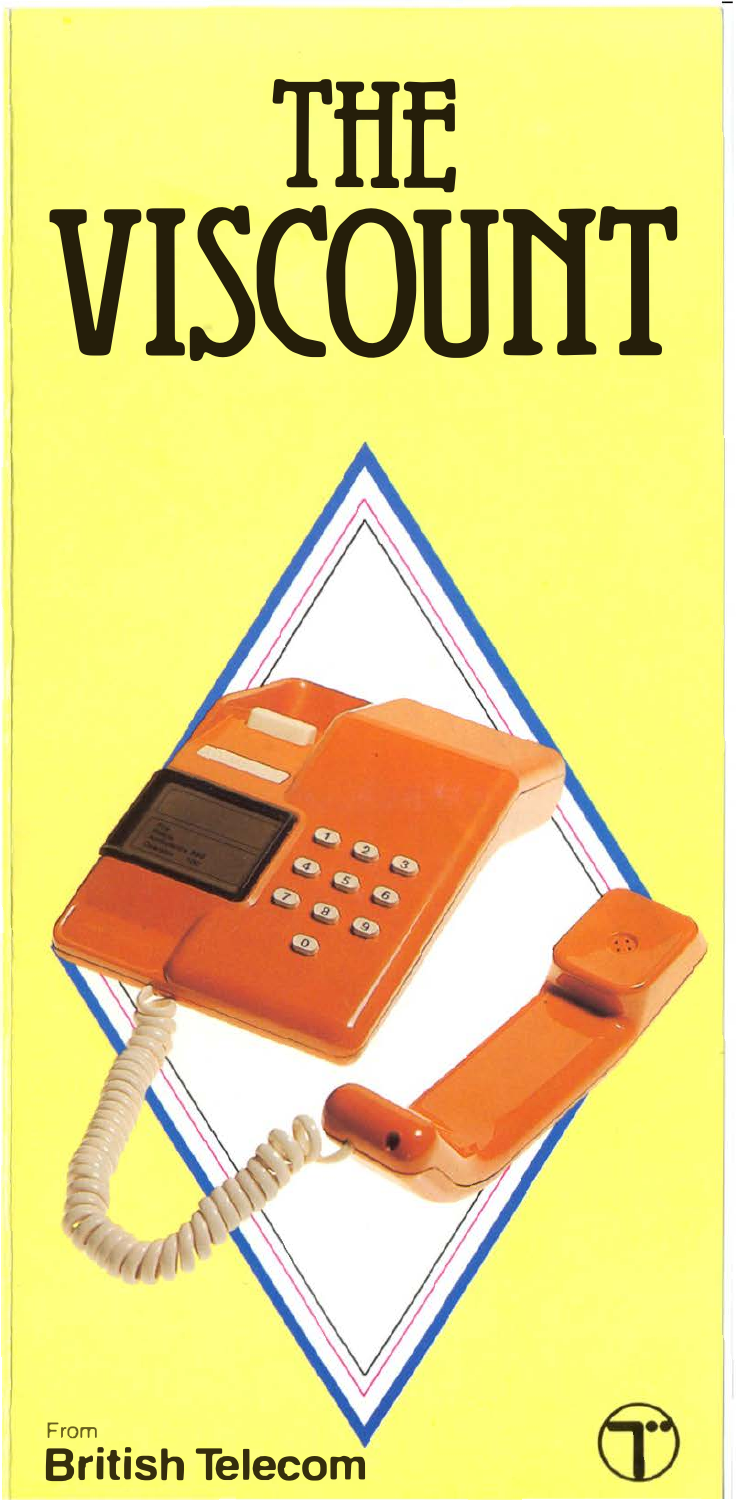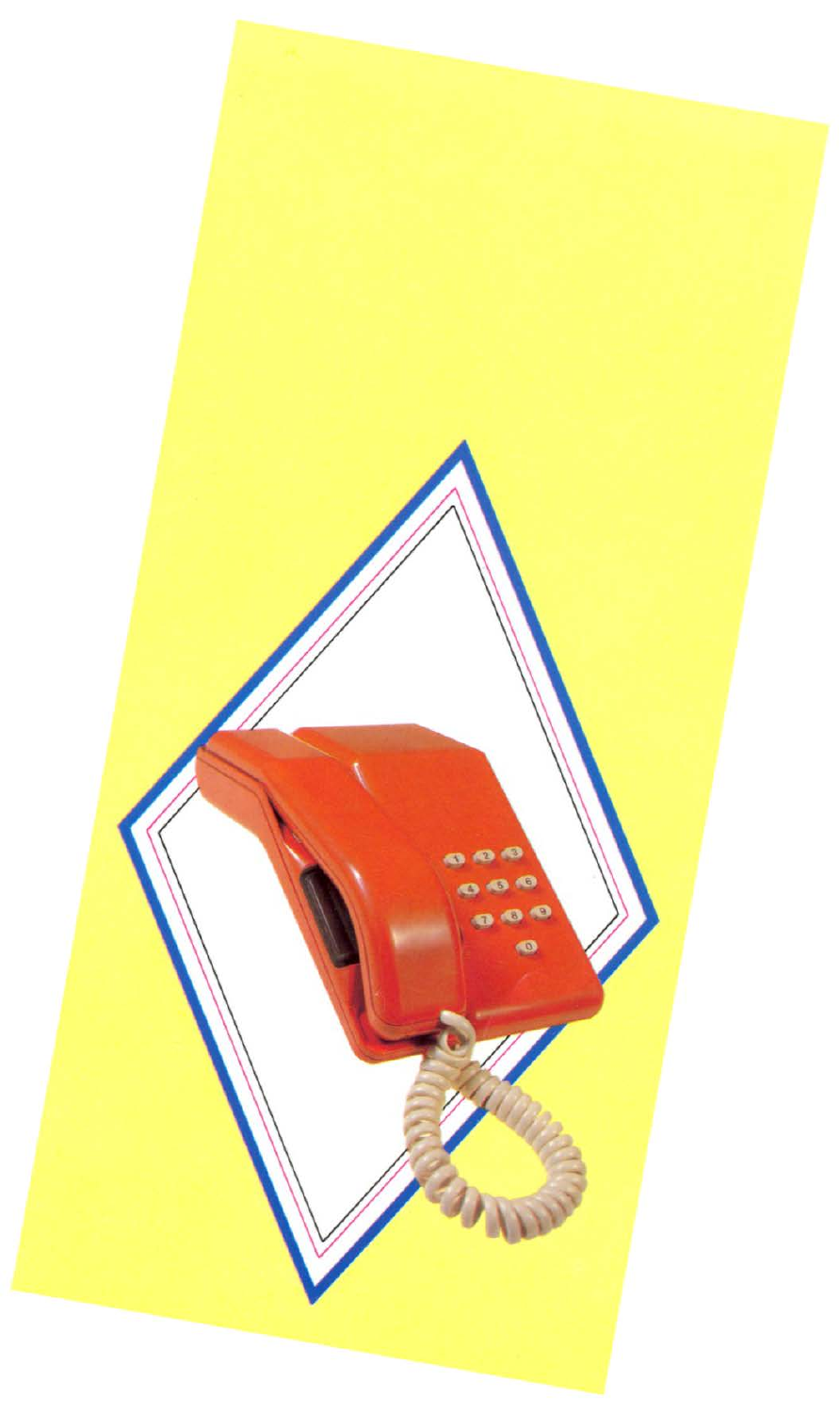#### Note: press-button telephones

Due to the gradual introduction of new equipment throughout the British Telecom Public Telephone System. customers ordering press-button telephones may be provided with either ten or twelve button models. and in some instances a new dial tone.

Users of the twelve button models will also hear a ·confidence tone· on depression of the press-buttons. This tone varies between press-buttons. simply informing the user that the telephone is functioning correctly.

Initially there will be no new facilities provided with the additional buttons. but their introduction is the groundwork for future new customer services. Because of this. no choice will be offered. and there will be no difference in charges

Please note: We do our best to supply our customers with the apparatus they ask for but we may have to provide apparatus which does not accord exactly with the descriptions. illustrations and shades of colours shown in this leaflet.

Your local British Telecom Sales Office will gladly supply any further information or details of any changes in the information in this leaflet since it went to print. The address. telex and telephone numbers are shown in the preface of your Telephone Directory.

# **APPROVED** for use

with telecommunication systems run by British Telecommunications in accordance with the conditions in the instructions for use.

#### BT APPROVAL NUMBER S/1000/GF/1981/PR

PHME 100(12/82) Printed by S.W. Sharman & Co Ltd